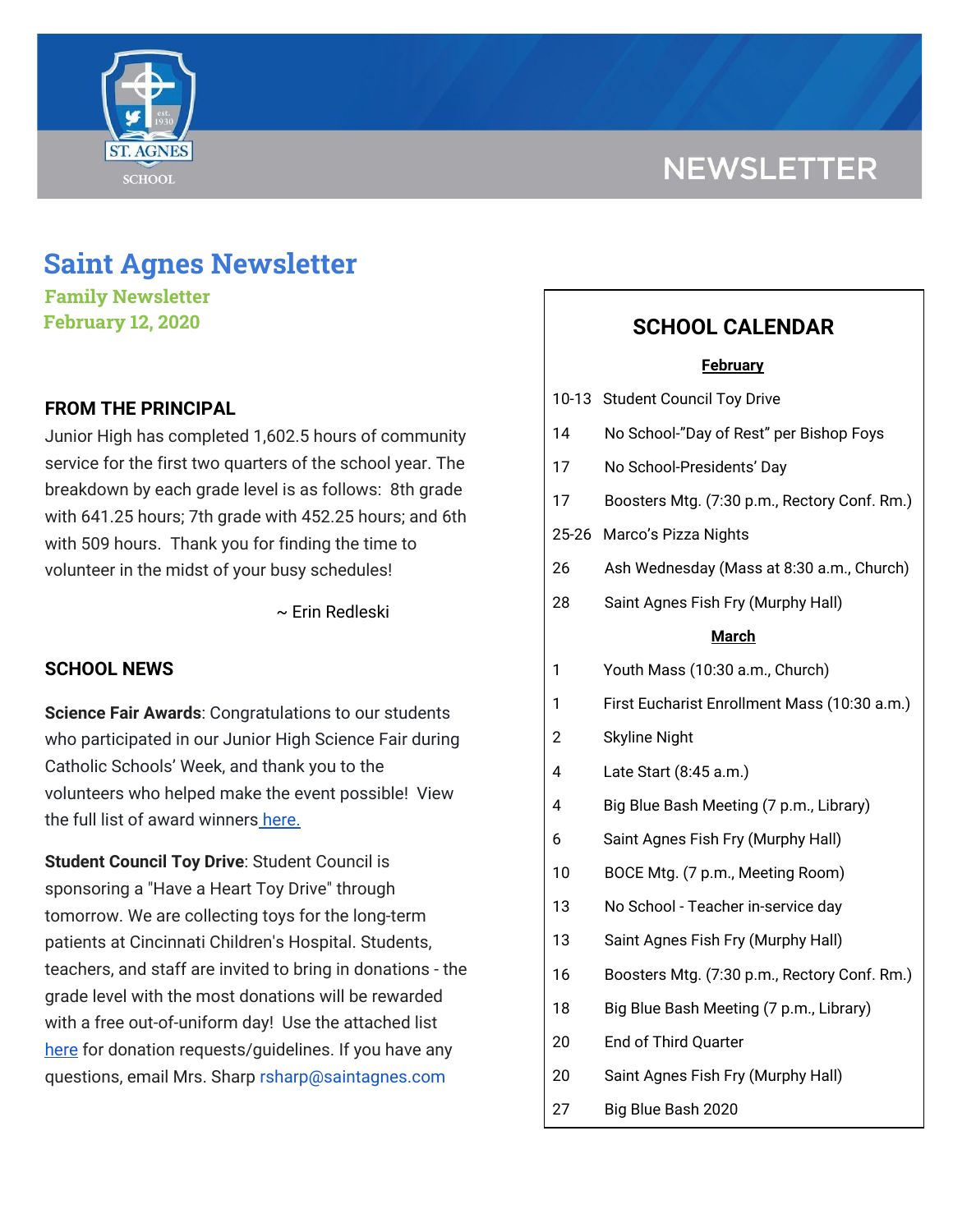**Lunch 'n Learn:** Our next Lunch 'N Learn is scheduled for February 24th. Please help us by providing sandwiches, appetizers, and desserts. These meetings help our teachers stay up-to-date on the latest technology trends. There are about 30-35 teachers. The food would need to be delivered to school by 10:30 a.m. the morning of the scheduled meeting. Thank you! <https://signup.com/client/invitation2/secure/2909115/false#/invitation>

**2020-21 School Calendar:** Attached [here](https://school.saintagnes.com/wp-content/uploads/2020/02/2020-2021-School-Calendar-Parents.pdf) is next year's school calendar. Please be sure to note the start of school and the various holidays when making travel plans. Thanks.

**2019-2020 Yearbook Title Page Contest Update**: Only 1 month left! We've only received a few submissions so far. You can turn in your artwork earlier than the deadline if you are already finished. We are looking for a talented Wildcat to design original artwork for the title page of the 2019-2020 yearbook. The artwork is to be submitted to Mrs. Woolley or Mrs. Sharp by March 12th.

## **BOOSTERS NEWS**

**St. Agnes/Mike Moffit Wildcat Invitational Tournament:** This year marks the 29th year for the St. Agnes/Mike Moffit Wildcat Invitational Basketball tournament. The tournament will run *February 8th-23rd* with over *55 teams consisting of boys and girls grades 6-8,* throughout Greater Cincinnati. Games will be played in the St. Agnes gym on Wednesday through Sundays. The Tournament Committee and St. Agnes Boosters would like to invite all to come out and enjoy the fun, competitive action. St. Agnes is fielding boys and girls teams in each grade, so please come out and support your Wildcats! Gate fees will be \$3 for Adults, \$ 2 for Seniors, \$2 for Students (St. Agnes students are FREE), with a \$10 Family maximum. Concessions include candy, snacks, hotdogs, pizza, along with soft drinks and water. For further info and/or questions, contact Joshua Randolph at jlrandolph1@gmail.com

**Spring Soccer Registration**: Registration is now open through Feb. 15 at midnight. Saint Agnes offers soccer for students ages 4-13. We have an "under-6 instructional program" for ages 4-6 with a combined practice and game on Sundays from 2-3 p.m. at Saint Agnes. Our "recreational U8 – U14 program" plays in the Northern Kentucky Soccer League (NKSL) and has weekday practices at Saint Agnes and Saturday games at various locations in Kenton Shirts are provided for the U6 program. Uniforms for the recreational program must be purchased during the registration process (if needed). Registration for both programs is now open at the Boosters website: <http://tshq.bluesombrero.com/saintagnesboosters> (Click on "Registration Info"). For questions about the recreational program, contact Tim McHugh at [timemchugh@gmail.com](mailto:timemchugh@gmail.com). For questions about the instructional U6 program, contact

Rob Lynch at roblynch474@gmail.com

#### **Mission Statement of Saint Agnes School**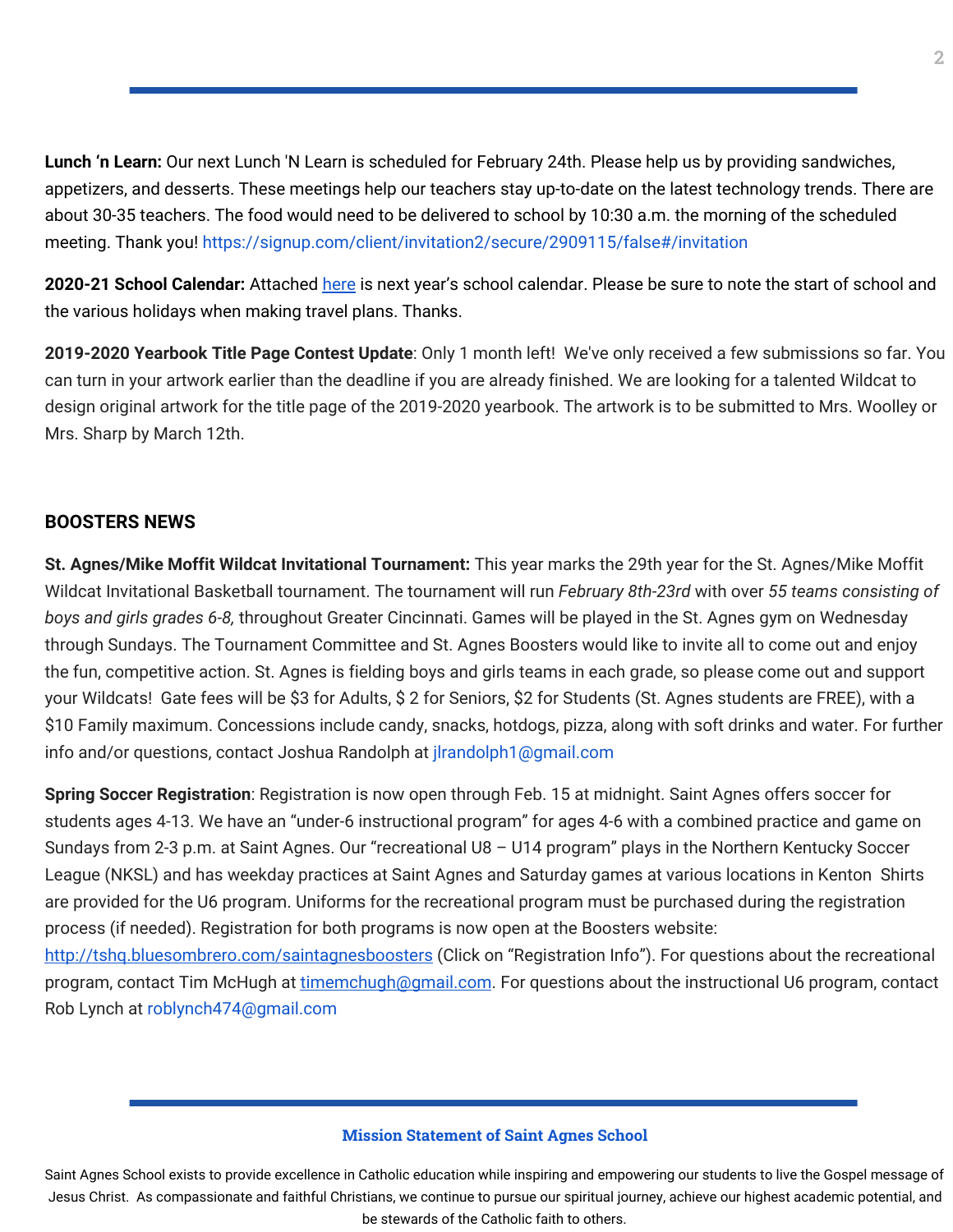**St. Agnes Track and Field Registration:** This team will provide K-4 athletes with a chance to compete in a variety of events in grade school track meets.The season will begin in early March and conclude in mid-May. There will be five meets this season at Cincinnati schools and we will be part of the Cincinnati Track Catholic Youth Organization. The \$50 fee includes all league fees and the required uniform. For full details, [click](https://school.saintagnes.com/wp-content/uploads/2020/01/2020-track-and-field-saint-agnes.pdf) here or register <https://tshq.bluesombrero.com/Default.aspx?tabid=2307427>[.](https://school.saintagnes.com/wp-content/uploads/2020/01/2020-st-agnes-track-and-field.pdf)

## **PTO NEWS**

**Box Tops:** It's time to send in all those Box Tops you've been collecting for the spring collection. As long as the pink Box Tops keep appearing on packages, then keep clipping them and sending them in. If you haven't yet downloaded the Box Tops app, now is a great time to get started. Just scan your receipt in the app, and it finds your Box Tops and gives you credit - so easy! We won't have a homeroom competition any longer, but every Box Top turned in is money for our school! Thanks for your participation.

**Big Blue Bash Give-and-Get Party**: Join us on Wednesday Feb. 12th from 2:00 p.m. to 7:00 p.m. at Schultz & Sons Jewelers of Fort Mitchell for a St. Valentine's Give and-Get Party to benefit Saint Agnes Big Blue Bash. Celebrate your special someone! GIVE a bottle of wine/Champagne or a \$20 gift card and you GET 20% off your purchase that evening. Cookies, chocolate, roses, and bubbles will be provided. All donations go to the Saint Agnes Big Blue Bash celebrating 20 years!

**Big Blue Bash Silent Auction Donations**: The Big Blue Bash is currently collecting donations for our live and silent auctions. Examples include: liquor, gift cards, toys and games, tickets to events and shows, sports memorabilia, etc. We will be holding our annual Car Line Collection/Doughnuts for Donations event on Thursday, February 20 and Friday, February 21<sup>st</sup> in both the drop off and pick up car lines. Bring a donation for the Big Blue Bash and hand it in for a doughnut or cookie. This is a great way to re-gift those leftover Christmas gifts or any gift cards that are taking up space in your wallet! To make special arrangements to donate items to The Big Blue Bash please contact Bridget Weitzel, bmweitzel@fuse.net

**Big Blue Bash Raffle tickets**: Keep selling those raffle tickets! As of February 10th, these 36 families have sold at least 10 raffle tickets: Adkins, Averdick, Bacigalupo, Barczak, Blettner, Brooking, Connelly, Crowley, Dirheimer, Doyle, Egan, Faris, France, Fullenkamp, Garrison, Hail, High, Hollenkamp, Huss, King, Kreutzjans, Kruze, Lander, Lantz, Long, Lyons, Martinkovic, McGonigal, S Melching, Osborne, Quandt, Rosing, Ryan, Schneider, Seibert, Wilder. Nola Lyons is still leading as the top seller. Visit [www.BBB2020.givesmart.com](http://www.bbb2020.givesmart.com/) to buy raffle tickets online. If you have any questions please reach out to the BigBlueBash at [saintagnesbigbluebash@gmail.com](mailto:saintagnesbigbluebash@gmail.com)

#### **Mission Statement of Saint Agnes School**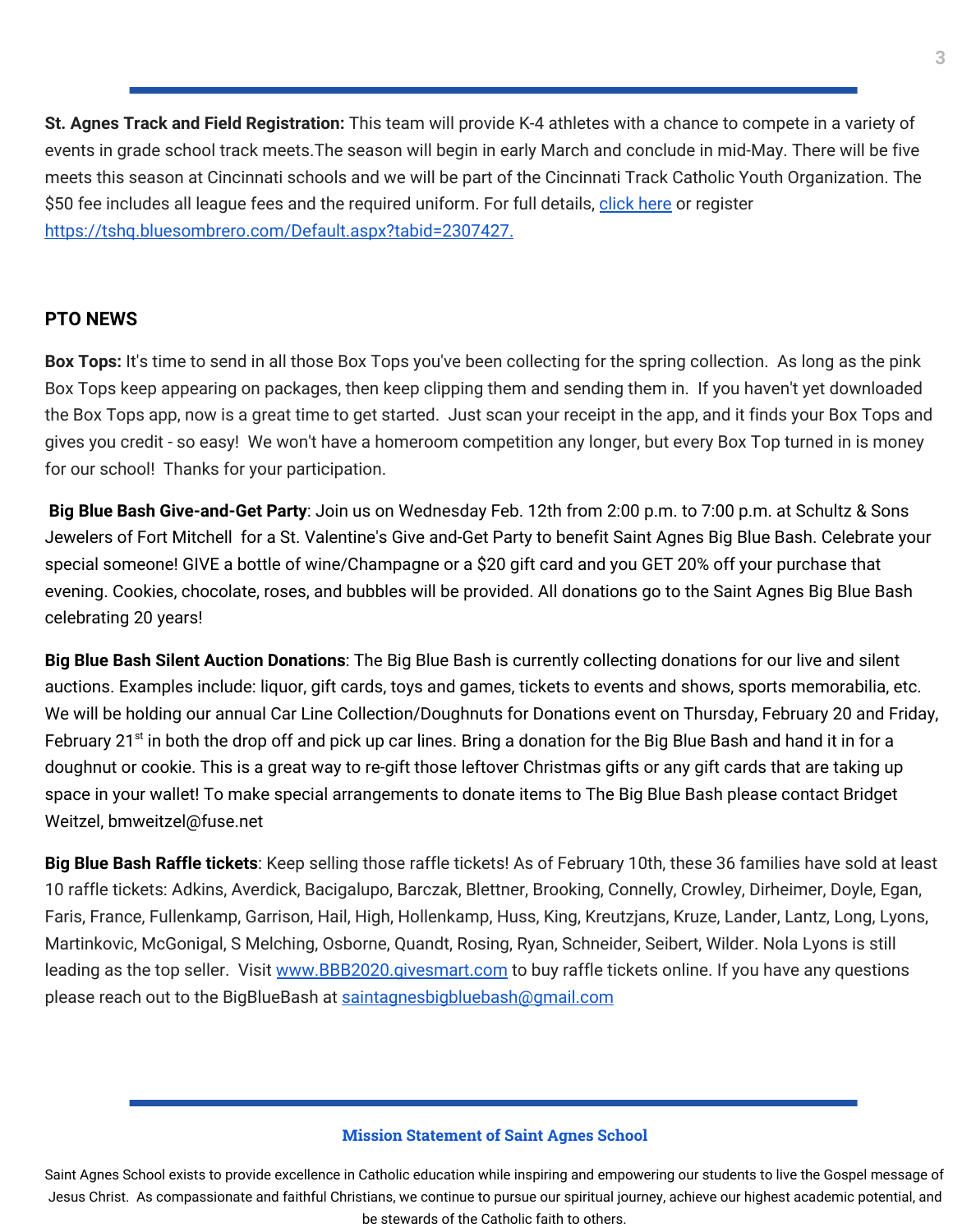**Pop Parties**: We have three POP parties on the calendar so be sure to RSVP soon! Father-Daughter Dance is Saturday, February 22 <http://evite.me/VKY3jbJaTq>, Circus Mojo is Friday, March 6 <http://evite.me/eb7PtC6HA4> and the roller skating party is Friday, March 13 as a fun day off activity! <http://evite.me/M6Nk1mnU47> We are in need of chaperones, snacks and drinks for Circus Mojo. We are also in need of chaperones for the skating party. If you would like to help please contact Meg Koehl or Heather Heather Randolph.

## **PARISH NEWS**

**Saint Agnes Fish Fry is Back**: There are four weeks in a row again this year: Feb 28th, March 6th, March 13th, and March 20th. This is our 8th year and going strong! We need many volunteers to make this a success. Click here for the volunteer link St. Agnes Fish Fry [Volunteers](https://signup.com/go/GNYQiEQ) 2020. This is a great way to earn service hours and get to know the St. Agnes Parish and community. Thank you for your help!

**Women's Welcome Weekend**: Weekend prep is in full swing, and the sign ups are rolling in. Will you be one of the ladies taking one day and night to fill your tank? Make Saturday morning through Sunday afternoon about YOU, we promise you won't regret it! Please contact us with any questions or to sign up! We are looking forward to hosting you February 22-23! Click [here](https://school.saintagnes.com/wp-content/uploads/2020/02/2020-Welcome_Womens-Registration-Form.pdf) for registration form. Lisa Mosley, Michelle Faris, Erica Santos, Missy Hail, Lauren Stevens, Melissa Harmeling, Heather Teller, Annette Ward, Ruth Averdick, Lori Clements

## **COMMUNITY NEWS**

**NDA Girl Up Day:** Co-Presidents of *Girl Up Club* at Notre Dame Academy would like to invite girls in grades 4-8, to the second annual *Girl Up Day* on February 29 from 9 a.m.-12 p.m. at Notre Dame Academy. The day is open to girls in grades 4-8, and they will work on building teamwork, confidence, and leadership skills. Registration is now open, and the students will get a free t-shirt if they register by February 12. All proceeds will go to the United Nations Girl Up Campaign.

**Father Jason's Bible Study:** Join us this Lent for a journey with Father Jason Bertke into the Gospel of St. Luke. Father Bertke will guide you in taking a closer look at Jesus, His teachings and His Way of Life. Come to understand better how you can be a more effective disciple for Jesus in your daily life. Fr. Bertke's group will meet on Monday evenings from 7:00 pm to 8:00 pm in Murphy Hall for 6 evenings, starting March 2 through April 6. There is no fee and no new book to purchase. Just bring your Bible! See you there!

#### **Mission Statement of Saint Agnes School**